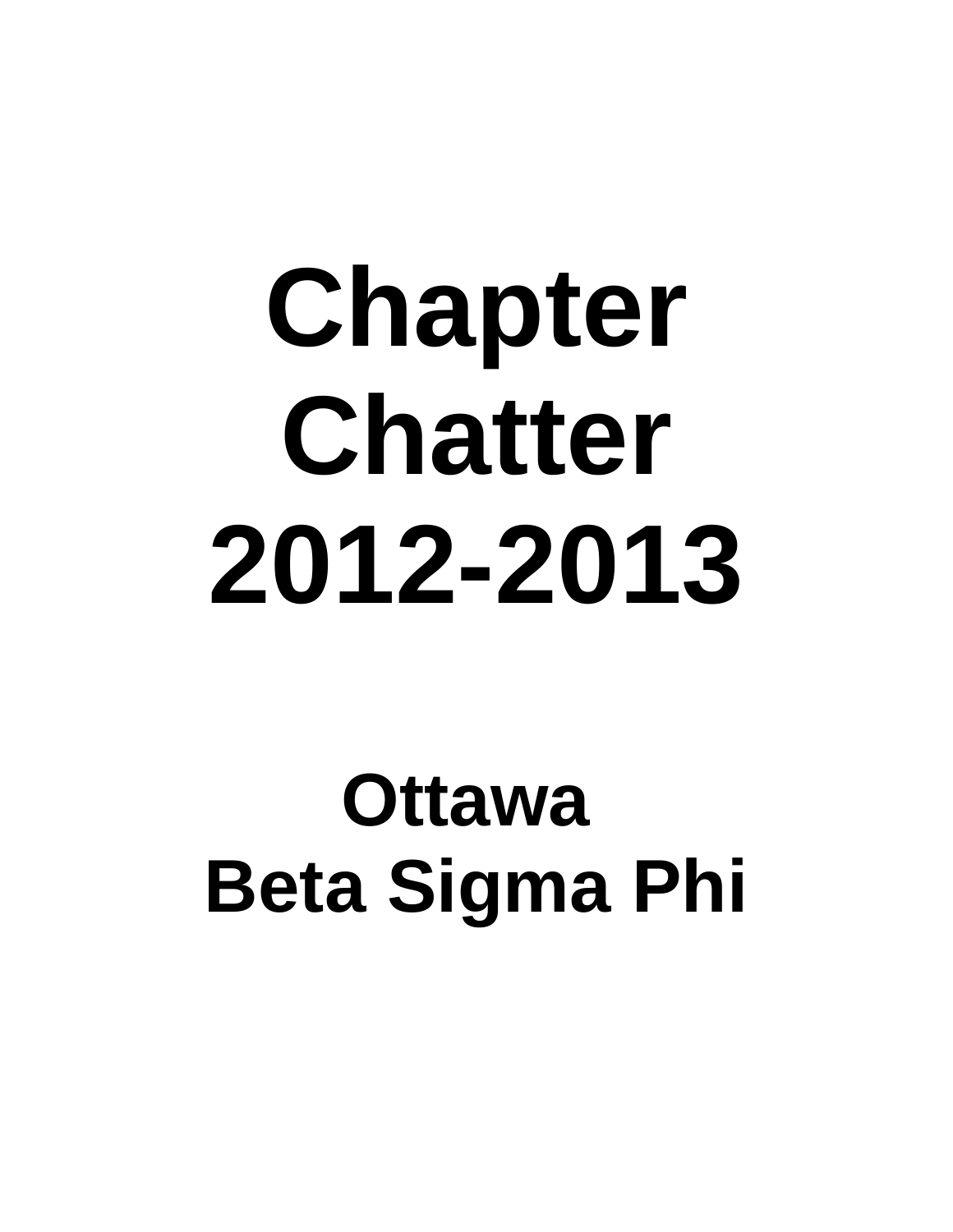#### **ALPHA MASTER Chapter Chatter 2012-2013**

We greet our Sisters and hope your year was a good one. Our Chapter is small in number but we do manage to fill the calendar quite well. Be sure to check out the photos at the end which help to create the wonderful memories that we carry with us through the years.**\*** Now, grab a cup of coffee and relax in that easy chair as you travel with us through the 2012-13 Sorority year. **\*Note: Photos do not accompany this version.**

#### **PROGRAM**

We meet twice a month. Our first meeting takes the form of a Luncheon at a restaurant. The Hostess for our Business Meeting provides a scrumptious lunch, sometimes complete with wine, and then the Program is presented, followed by the business portion. We had many varied programs and discussions:

• September 26th - Audrey - Discussion followed on two books. Fiction based on a true event **"KBL"** (Kill Bin Laden) by John Weisman (an excellent, can't put the book down, read) and non-fiction **"No Easy Day"** written by Mark Owen (not his real name) as he is now an ex-Navy Seal. His book gives an account of the continuous exercises that the elite group go through and the mission to find and execute Osama bin Laden.

• October 24th - Elizabeth's brain teaser puzzle really tested our memories!

• Dency's program November 28th on her Train Trip Through the Yukon.

- December Christmas Party and Gift Exchange.
- January 30 Jackie's program on the History of Nursing Sisters.
- February 27th Meeting was cancelled.
- March 27- Audrey's program on all aspects of Easter.
- April 17 We worked on plans for Chapter Entertaining of Xi Chi.
- May 21 Wind-up at Madeleine's Installation of Officers

Revealing Secret Sisters.

A big "**Thank You**" to my Sisters who kept my gluten intolerance in mind. We "brown bagged" our lunches during January, February and March in case we had to cancel at the last moment. This **lifestyle** fits very nicely into our **Master Mode**.

#### **SERVICE**

We supported the **International Endowment Fund** and the **M.S. Christmas Party.**

#### **WAYS & MEANS**

Our Christmas Basket proved to be a success. (*Ask me about the Poster fiasco!)* We made \$406.75 from the ticket sales. The winner was **Cathy Charette** of **Preceptor Epsilon Eta** Chapter. Thank you to all who supported our project. We plan to disburse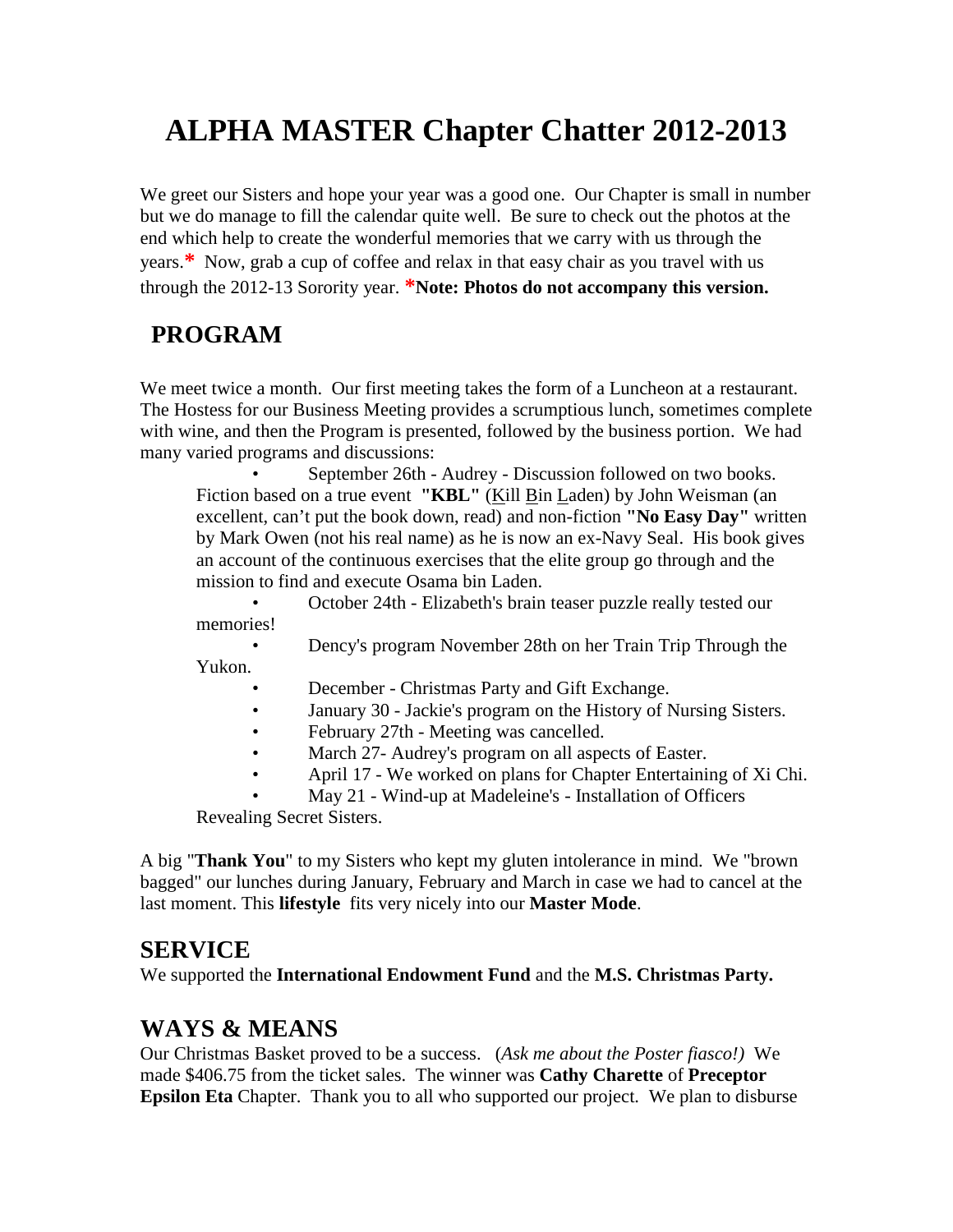the funds on May 21st.

#### **SOCIAL**

• September 12, 2012, **Beginning Day**, saw us dining at The New Dubrovnik.

• October 10th found us at **Al's Steakhouse**.

• On November 14th, Heather Murphy and Carol MacKeigan of **Laureate Alpha Upsilon** joined us for lunch at **Macie's** in their search to "put down roots".

• We attended en masse City Council's **Fall Event** held November 17th at the RA Centre to confer the **Torchlight Ritual** on Audrey Couzens, Betty Carr., Bonnie Bjerke, Dency Sharkey, Dianne Wheeler and Grace Sutherland*. (We were sorry that Betty was not able to be with us - her pin was presented to her at her home.)*

• Our **Christmas Luncheon**, December 12, 2012, was held at the home of Earla Hynes, with our **Honorary Member, Mary Cook** in attendance, followed by a gift exchange.

• January 9, 2013 found us at the **Pepper Garden**.

• February 13th we were off to **Cat's Fish & Chips Restaurant**, 319 St. Laurent Blvd. Small but oh so good! You should try it!

• March 13th it was off to **Chances R Restaurant** at College Square.

• Our April 10th outing was at **Milestones** , 1080 Baxter Road.

• We also turned out en masse for **Founder's Day**, with Deanna Herbert and Brenda Newman joining us.

• On Sunday afternoon, May 5th we entertained **Xi Chi Chapter** for **Afternoon Tea**. Our fabulous party planner, Earla, had us divided into four teams and we "constructed" a spring hat. This was followed by a modelling session and prizes awarded.

• May 8th at **Lexus Bistro**, 210 Centrum Blvd. Orleans.

• And our tradition continues to have our **Wind-up Luncheon** at Madeleine Haynes' home in Gatineau East on May 21st. It's always a wonderful way to close out our Sorority year!

I believe we still qualify as active *social butterflies***!**

#### **ETCETERA...**

**• Memorial Services** were held for **Barbara McCulloch** who passed away on April 28, 2012

- May 4, 2012 at Hope Cemetery.
- May 11, 2012 at Barb's residence, Orleans Villa.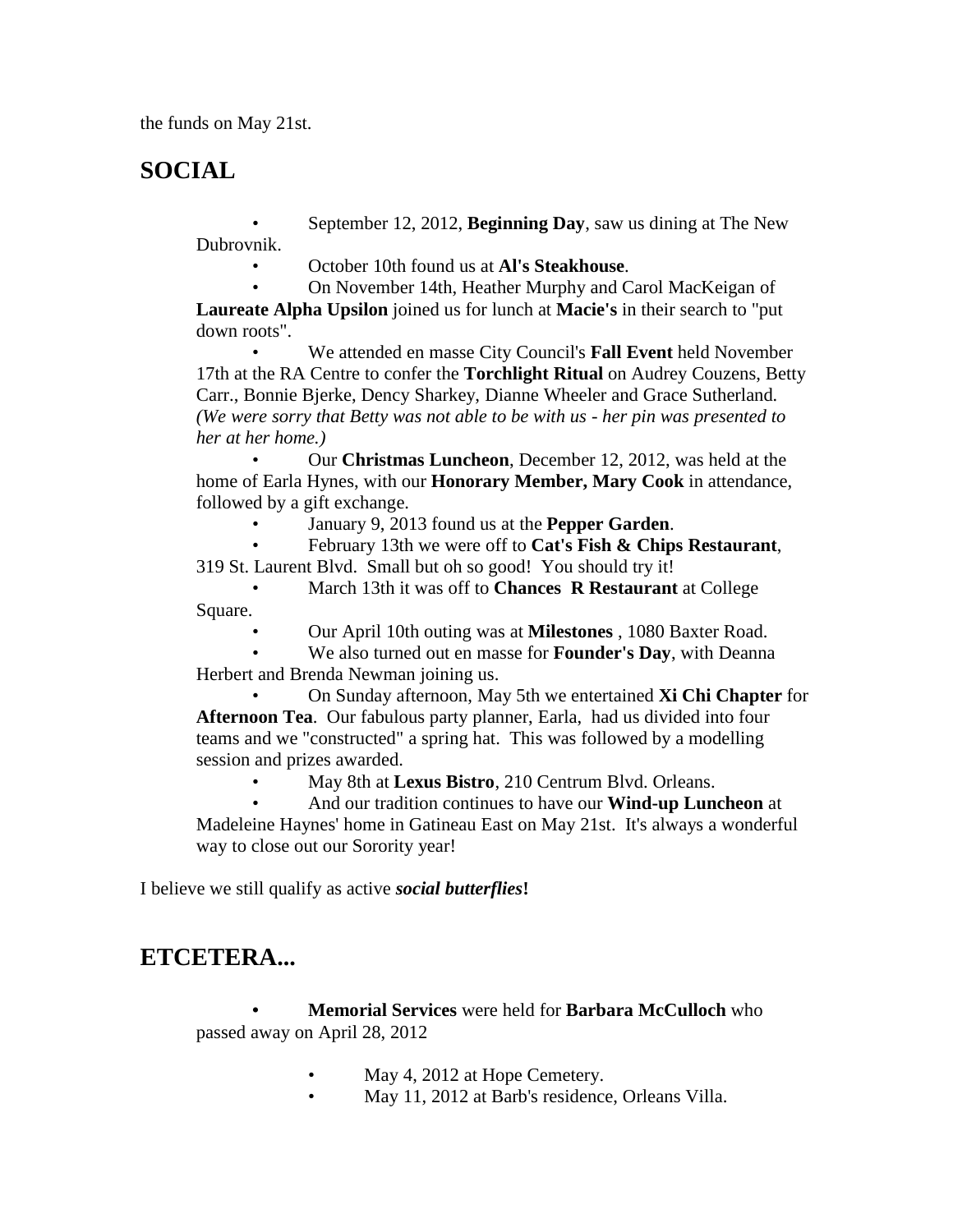$\bullet$  and...... • September 21, 2012 - a **Memorial Service** for **Barb and her Husband** at the Military Section of Beechwood Cemetery.

We wish to Thank all of our Sisters for their cards and support as we mourned Barb's sudden passing. Her *positive outlook on life* was an inspiration to us all. She will be deeply missed and remembered with affection.

#### **CONGRATULATIONS to.....**

**• Dency and Brian Sharkey** on the occasion of their **50th Wedding Anniversary**, June 23, 2012. Their family held a **"Surprise"** Open House in their honour.

**• Audrey Couzens** who celebrated a very **"Special"** Birthday **October 10, 2012**. A **Surprise Party** was held in her honour, planned by her daughter Michele, on October 14th and attended by her Sorority Sisters.

• our first **Torchlight** recipients -- Audrey Couzens, Betty Carr, Bonnie Bjerke, Dency Sharkey, Dianne Wheeler and Grace Sutherland. The Ritual was conferred November 17, 2012.

**• Jackie Brewe** on receiving the **Queen's Diamond Jubilee Medal**. We are **Proud** of you, Jackie!

**• Mary Cook** on receiving the **Queen's Diamond Jubilee Medal**. Well deserved! We are also **so pleased** that on May 30, 2012, she accepted our invitation to become our **Honorary Member**.

**• Audrey Couzens** on receiving her **Gold Circle Ritual at Founder's Day** for 50 (count them) years in Beta Sigma Phi. Now that's real dedication!

**Grace Sutherland** who has welcomed her second greatgrandchild.

#### **and to continue.......**

• Eight of our members attended **Founder's Day** and we were pleased to have **Deanna Herbert**, a former member of Alpha Master Chapter now living in Ingleside, and **Brenda Newman**, currently a Member-at-Large, join us.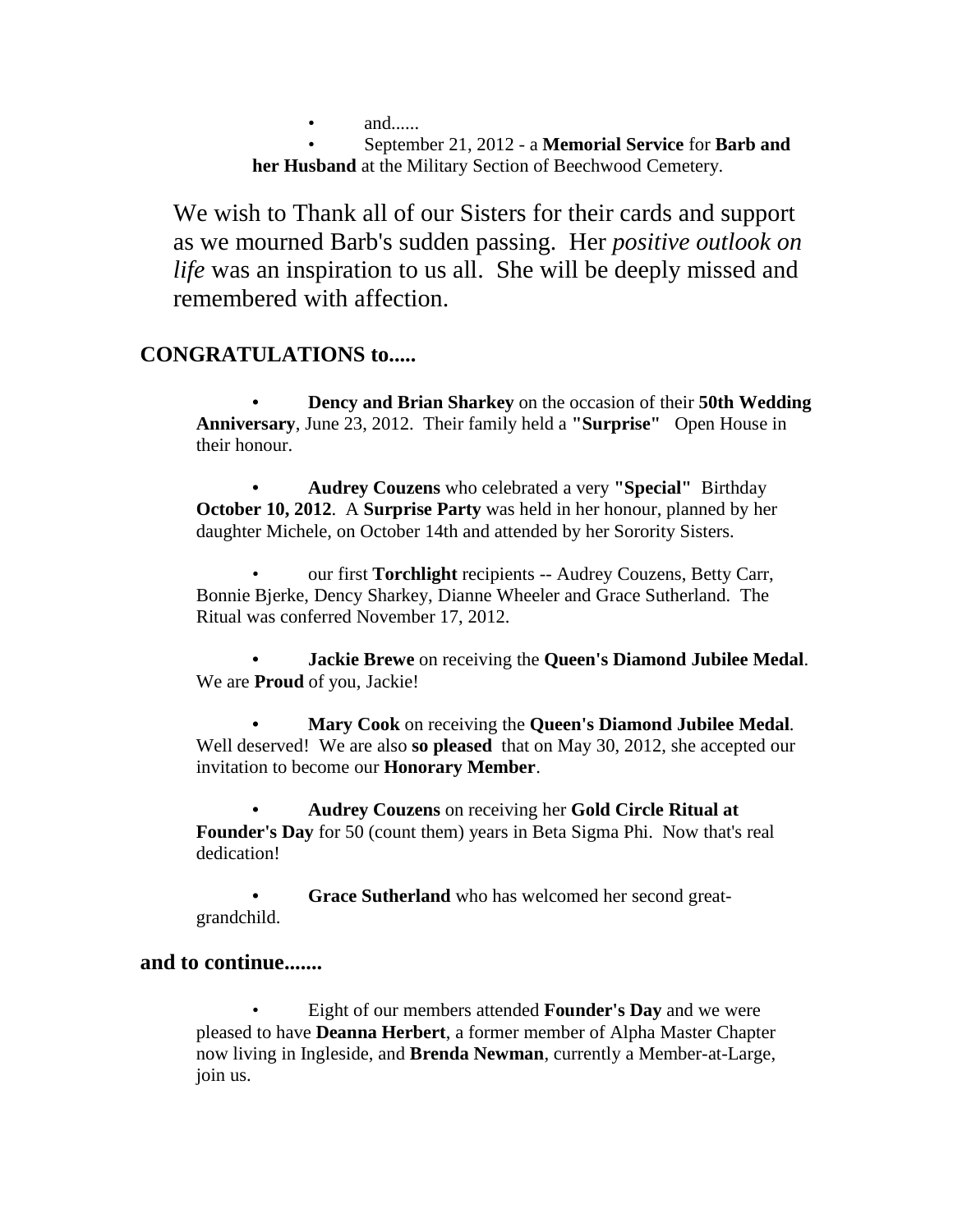• We still miss **Betty Carr** at our meetings and luncheons as she is unable to get out and about. We want her to know she is in our thoughts.

• Our **OFFICERS** for **2013-2014**:

President - Audrey Couzens Vice-President - Earla Hynes Treasurer - Dency Sharkey Recording Secretary - Jackie Brewe Corresponding Secretary - Dianne Wheeler City Council Rep - Rotating

*And.....Guess what?....There is one change in the Executive this year!* 

#### **\_\_\_\_\_\_\_\_\_\_Have a Great Summer \_\_\_\_\_\_\_\_\_**

Prepared by Dianne Wheeler Corresponding Secretary, May 27, 2013

#### **Chapter Chatter - Beta Rho Master - 2012-2013**

You're Among Friends, International's theme for 2012-2013 certainly applies to the Sisters of Beta Rho Master. Our current membership of 16 have been friends for years. We share our challenges and our joys; and we can always count on each other for a helping hand.

Our finances are simple. Our budget for the year is covered by our fees and a Ways and Means tradition of having a raffle at most meetings. Sisters who travel bring back a small gift from their vacation spot; those who don't travel offer a unique gift from here. We also have a recycling raffle, sisters contributing something from their homes that they no longer use. One woman's discard is another woman's treasure!

We have social events with just our sisters; we have mixed socials as well; and we attend all of CC events. All of the costs for our socials are divided amongst those who attend which provides gourmet dinners at very little cost and it's all fun. Our sisters are excellent cooks either for our fellowship at meetings or our socials.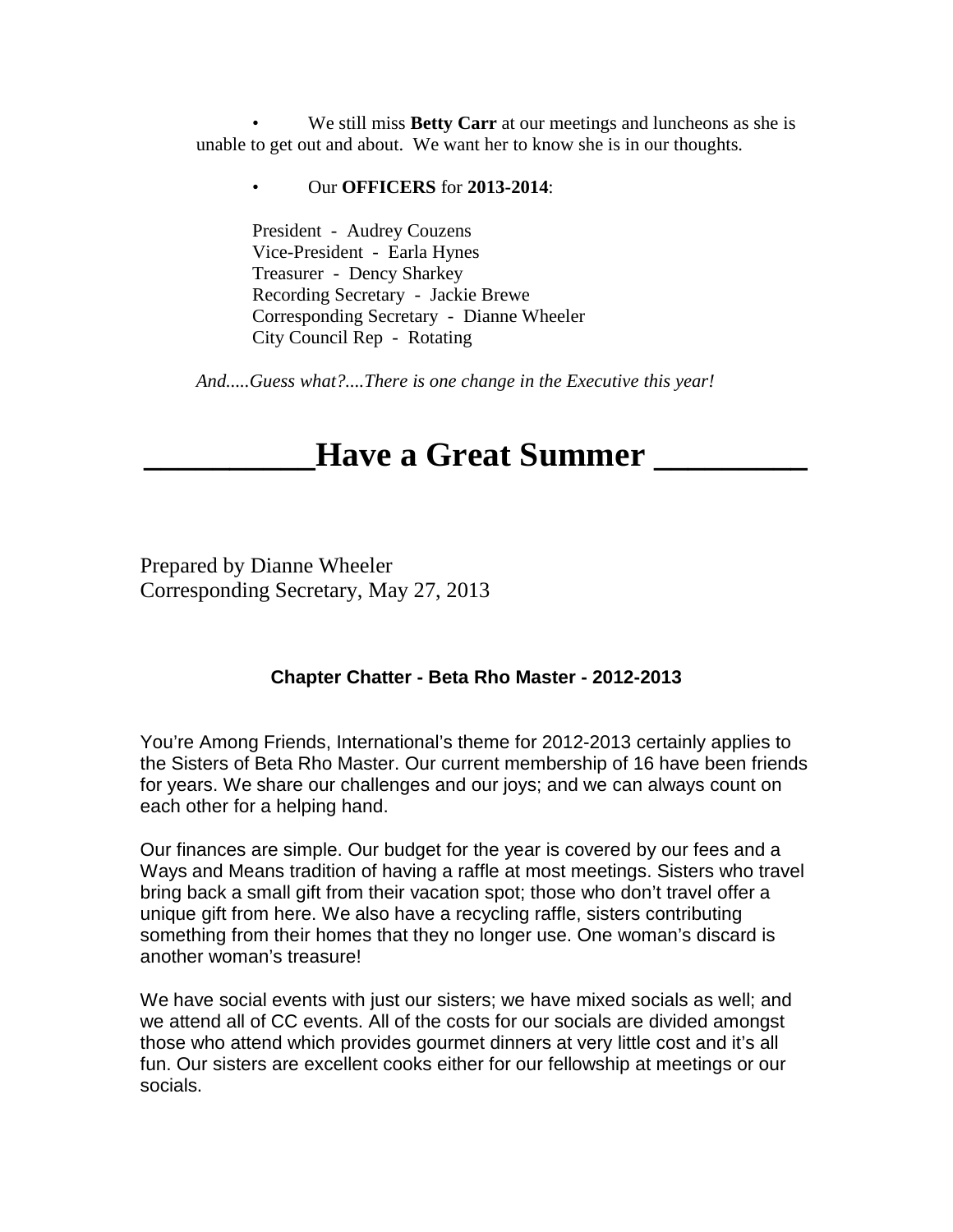Our programs this year have been exceptional as we spoke of the ever widening circles of friendship. Some talked of elementary school friends, high school friendships, friends made through business or community, our furry four-legged friends, and, of course, our Sorority sisterhood.

We are active at Council level, supporting their projects, Chapter entertaining, and helping when we are needed.

Many of our sisters travel to exotic and interesting places, some go someplace warm for some of the winter months, others take mini holidays to visit with friends and family. We frequently see wonderful pictures of these places with commentary that is informative and personal.

Beta Rho Master Sisters are all interesting and warm women doing interesting and caring things.

#### **SUBMISSION TO CHAPTER CHATTER FROM GAMMA EPSILON MASTER CHAPTER.**

This has been a busy, meaningful year for Gamma Epsilon Master Chapter encompassing some high and very low moments for us. We celebrated the attainment of the Torchbearer Degree bestowed upon five of our members, namely Diane Maxwell, Kathleen O'Shea, Moira Williams, Marilyn Crowe and Christine Watson. We also walked with Christine as she battled her fight against ovarian cancer and sadly had to say goodbye to her when that dreadful disease took its toll.

We also very much appreciated the support that our City Council Executive gave us when we found ourselves unable to attend City Council meetings yet still wanted to be actively involved. We were allowed to vote by email and our folder contents were mailed to us by Nancy or by electronic mail. We tried to alleviate the cost by making a donation to cover postage. Many thanks to them.

Our programs have been varied including a history of quilting with lots of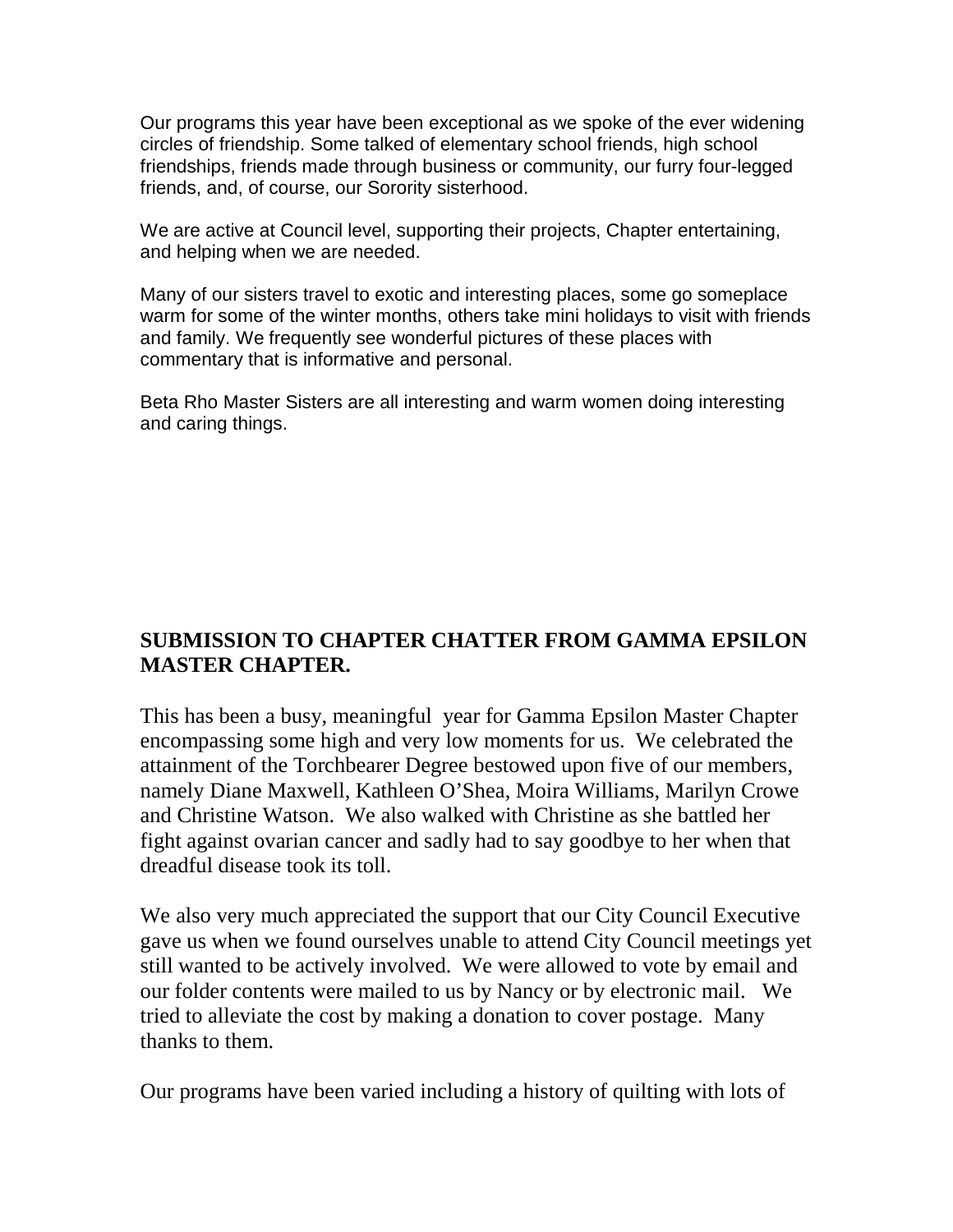examples presented by our quilter extraordinaire, Margaret Smith. We also had a fun afternoon dressed as anyone residing in Downton Abbey. Since this program was so very popular on television , we had a quiz to see how many had paid attention to the characters. Of necessity, our trip to Shawville was rescheduled due to bereavements and we are hopeful it will take place sometime this June.

All but one of our members attended Founder's Day and thoroughly enjoyed it despite the inclement weather. The food was very good and we all loved the dessert as well as commenting on the servers who were so polite and helpful. We realize this evening was arranged rather hurriedly but the outcome was successful and appreciated.

This year in particular has made us very aware of how special the members of our chapter are to each other and how much we have shared over these many years.

Our new executive in the Fall will be June Wedd as President, Jan Lauzon as Vice President, Moira Williams as Treasurer. We continue to work in teams with a member from each team acting as Recording Secretary.

As Sorority comes to an end for the Summer, we wish everyone a safe, healthy and happy holiday period.

Kathleen O'Shea President

#### **Chapter Chatter Spring 2013 Laureate Alpha Iota**

Laureate Alpha Iota embraced the theme of "You're Among Friends" throughout 2012 – 13. We were a very sociable bunch, having breakfast with the "boys" of Phi Beta Krappa several times and lunches with the "ladies" after cultural outings at the Shenkman Centre. The latter included two Pottery Shows, tours of Trinity Gallery, a Quilt Show and Ottawa ArtEast exhibits. In a cultural vein, a concert by the fantastic Bytown Beat was on our evening agenda. We supported the May Court "Homes for the Holidays" Tour, as we have in the past and this year we enjoyed a day in Vankleek Hill where they showcased incredible Victorian Homes decorated for Christmas.

Our year began with a beautiful lunch at The Goodness Gracious Café for Beginning Day. Socializing included a Christmas dinner catered by the Social Committee and a Christmas Mixed Social which combined friendship with giving as we collected gift cards for Cornerstone Shelter. We had already completed our major service project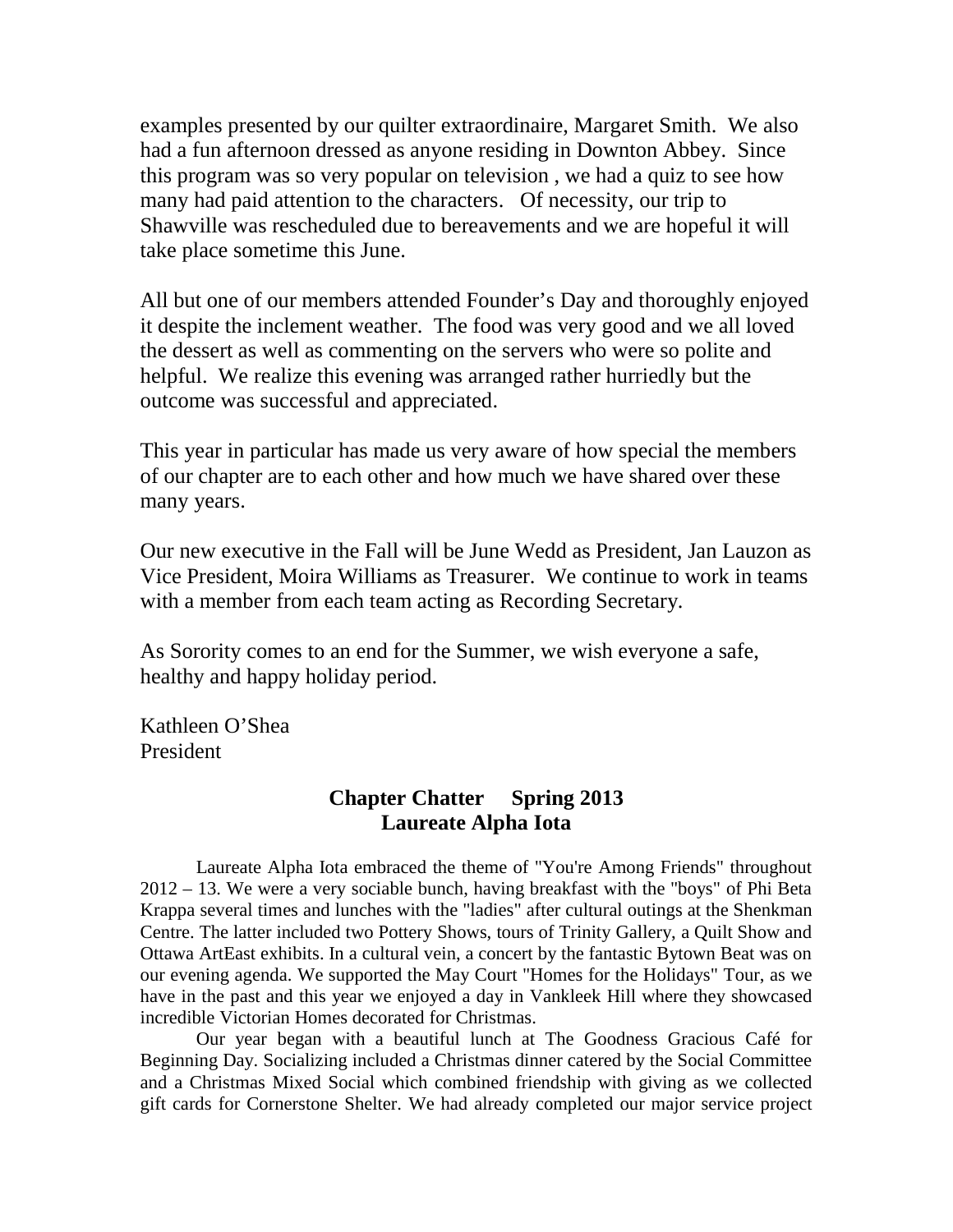for the year, filling and delivering 55 Christmas gift bags to the shelter.

We participated fully in City Council, with a member on the executive and another on the nominating committee. In the fall, three from our chapter attended the east end Rushing Event, and two sisters were officiants at the Torchbearer Ritual / Fall Luncheon. We donated to City Council's Christmas Auction and of course were eager purchasers!

¾ of our chapter attended Founder's Day, as Terrie Kember was honoured with the Golden Circle and Olivia Thompson, Sherrill Crowder and Evelyn Wiltshire were recognized with the Silver Circle. We were thrilled to congratulate Janet Bedard and Margie Lee Gallagher who shared Sister of the Year honours.

"Tea Among Friends" was the theme for Chapter Entertaining and we welcomed sisters from Preceptor Delta Epsilon and invited transferees. It was a great afternoon highlighted by a beautiful tea table, delicious refreshments and warm friendship. Karen Hyland, a transferee from Vancouver, subsequently decided to join our chapter.

As always our cultural programs were varied, thought-provoking and intriguing. We listened to excerpts from "The Little Princes," a book about child slavery in Nepal, and the "Book of Awesome." A program based on the book "The Irish Heart" gave us insight into Irish immigration to Canada. Our Plant and Good Stuff Sale in the fall not only raised funds for our chapter activities, it, and a program on Perennials, gave us knowledge about growing beautiful gardens. A guest speaker told us about Seed Banks in Ethiopia and we also learned about food plants, including chia, hemp and quinoa, which are more recent to North American agriculture. We shared childhood food memories as a "program off the shelf."

The American election in November led us to explore small political parties in the U.S. and the contributions of some of the "Women Behind the Presidents." We learned about the history, the protocol and the glamour of the Viennese Opera Ball, which one of our members was lucky enough to attend. Our Movie Nights included the "Best Marigold Hotel and "Morning Glory," both of which provided relaxing enjoyment.

Our final program in May will be a guest speaker relating how education programs in India are important to empower young women. The official year end will include a Planning Meeting for next year, a Chapter Dinner and a Mixed BBQ in June. Unofficially we will get together to explore gardens, enjoy Ottawa's many cultural events, or just have lunch. Being "among friends" to share our ups and downs has made us a stronger group and happier, less stressed individuals. We are looking forward to next year and "lighting up our lives!"

Written by Margie Lee Gallagher and Nancy Reid, April 2013.

#### **Chapter Chatter Laureate Phi Sorority Year 2012-2013**

The sisters of Laureate Phi launched the Sorority year with a Beginning Day Olympics. Sisters and their families spent an afternoon of fun and games that started with a picnic lunch and ended with an awards ceremony and Olympic cake.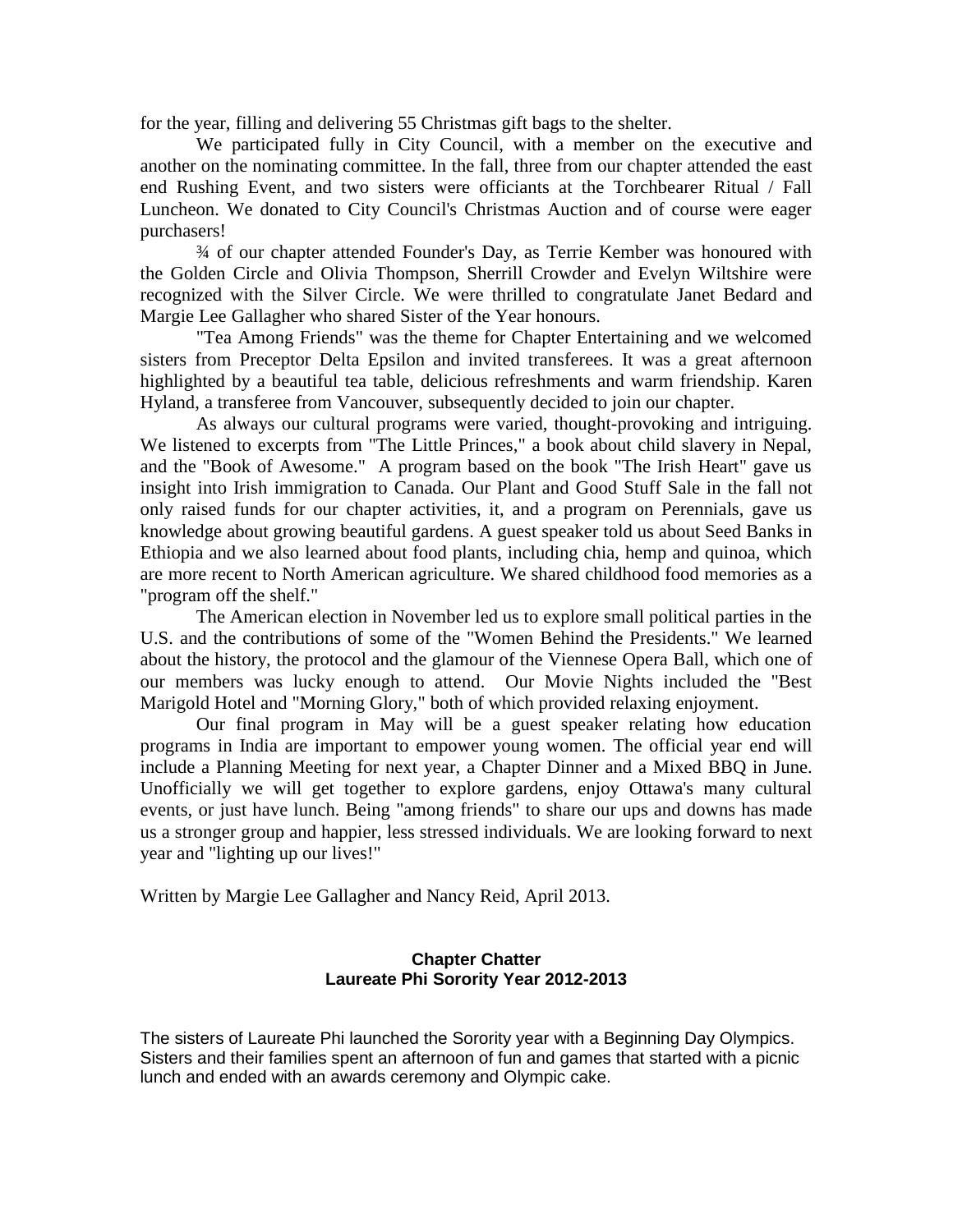As in previous years, our programs provided an opportunity for new interests and learning. Our presentations were diverse and in keeping with the year's Theme "You're Among Friends".

Laureate Phi social calendar included entertaining our sisters from Zeta and Laureate Lamda, a wine and cheese event, chapter Christmas dinner, St. Patrick's Day celebration and attending Founder's Day.

This year, Laureate Phi sponsored a multi-faceted event, which encompassed the Sorority's concept of social, cultural and service. The event, "All about WE and Tea", brought together over 20 local young women entrepreneurs. In addition to selling their goods and services the venue enabled them to network and converse with each other and other young women who were interested in becoming a "WE". A Tea Room was setup where guests were served by two of Ottawa's Beta Sigma Phi Torch Bearers. Information on the 160 Girls Project was available and donations were collected. As well, the "One World Grannies" sold their Kazuri jewelry to raise funds for African grandmothers who are caring for children orphaned by AIDS. The event also introduced Beta Sigma Phi to the participants and community in general and demonstrated our credo to balance "Life, Learning and Friendship" and "Culture, Service and Social".

Our service projects this year also included the M.S. Society, the Endowment Fund, and the Fairy Godmother Project.

All chapter members are excited about finishing off our year, and are looking forward to our Girls Good Bye potluck in early June.

We wish all of our sisters' good health, happiness and a wonderful summer!

## Chapter Chatter Xi Alpha Lambda (From the BLOG of XAL)

#### Accidental Trivia Night

For our first cultural / social night of the year XAL planned a movie night with snacks & chatting. We ended up chatting so much we didn't pick out a movie to watch. One of our main topics were odd tidbits or trivia about actors and discussing where are they now. Eg: The lead guy in NCIS…..what's his name… where is he from….St Elsewhere…right….and do you know who else is from St Elsewhere….? No !! really ?!? We also discussed our favorite movies, how many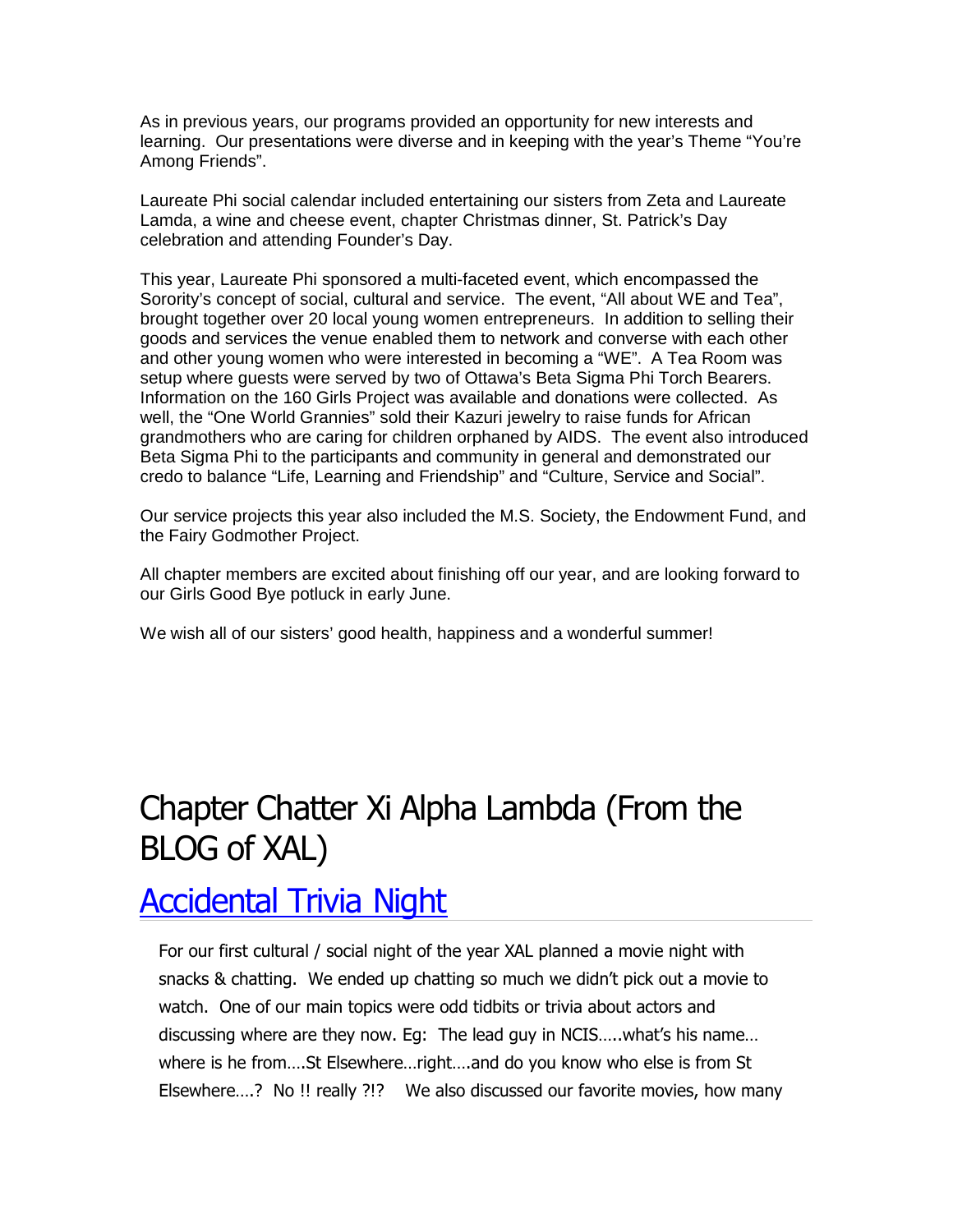times we watched them, how the books are always better then the movies & factoids about the inspirations for the shades of grey books.

## **Twists & Trains in the Crypt**

The sisters of XAL visited the Crypt of Torment at Fun Haven. The first group (aka the train) attached tightly to each other ducking & screaming where necessary & being led by conductor Tara literally making chugga-chugga-choo-choo sounds most of the way to help calm nerves. The second group wouldn't let go of each other when they got lost in the dark hitting edges of walls & got twisted & tangled up (were they seeing red, blue, yellow & green colored dots…?) All made it out unharmed.

Afterwards we hit the game area for classics like Skeet Ball, motorcycle & car racing, and new ones like a roller coaster ride & Guitar Hero. (pics to follow) We think Irene may be addicted to arcade games… just one more…

Then for facing fears we went nearby for some very tasty snacks & beverages.

## **Has it been that long ? aka Fall Event & Order of the Rose**

Members of Ottawa Beta Sigma Phi gathered for a Fall Luncheon and to honor milestones. We witnessed the ritual for the new Torchbearer degree with 30 members achieving this new degree. We also watched the Order of the Rose ritual where our sister Paula was one of the recipients.

After, the Torchbearers fondly remembered receiving their Order of the Rose & commented has it been that long…and my the years have flown by. The recipients of the Order of the Rose also commented has it been 15 years? It doesn't seem that long ago I was joining. Congratulations Paula on this accomplishment !

## **Footloose & dancing in your seat**

The sisters of XAL enjoyed an evening out to see an energetic live performance of Footloose.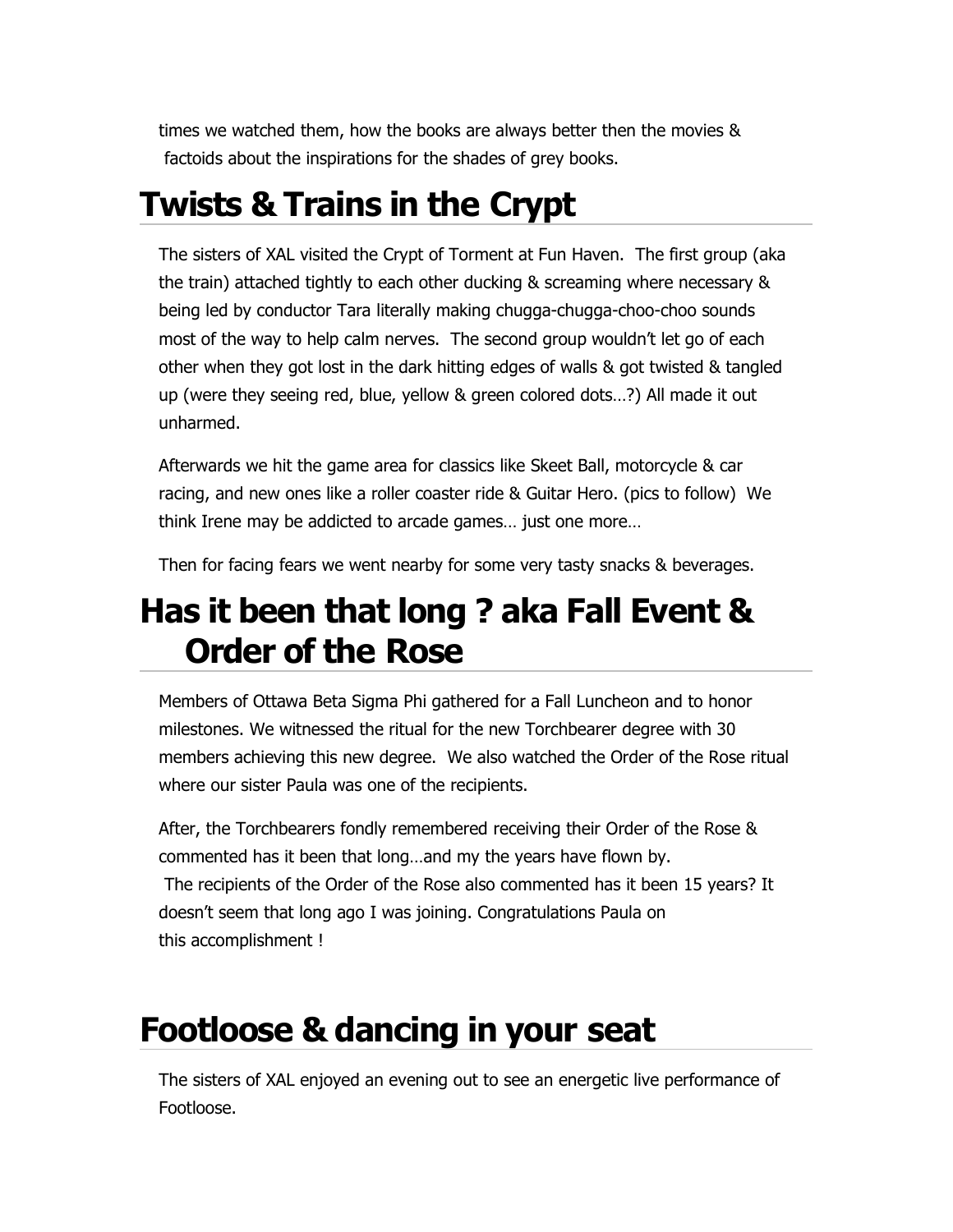Part way through the performance a conversation went like this: " This isn't how I remember it at all !!! Wasn't there a camp…and someone called Baby ?" Response: "No that's Dirty Dancing" Interjection: "Oh so you're waiting for the girl on the stool to spray herself with water…?" Response: "No that's Flashdance"

Really we do know what we're watching. All sisters enjoyed the performance & were singing along with many of the songs.

## **Good blowing**

Now you're cooking with glass ! XAL sisters tried their lips at glass blowing. It was something a few of us have thought about trying but never expected to get the opportunity. Each of us blew our very own unique round ornament at Flo glassblowing (**floglassblowing.ca/**). The hardest part of the night was selecting the colors for the ornament. There were several color options laid out for us, and if we wanted a different combination we could "cook" with the color chips (think sprinkle of this, sprinkle of that) to create a new combo.

Our instructor Bronwen explained the process and we were all very excited. She patiently answered the many questions we had throughout the night. She handled the hot stuff & the shaping parts & would tell us when to blow & when to stop. Bronwen has had students from 2 to 96 years old in the studio to create an ornament.

By the end of the night we wondered who had the biggest balls? Although one sister knew "Everyone has bigger balls than me". We were all very pleased with the initial results & can't wait to see them once they have cooled. After we each made our creation, we went out for dessert & conversations about our new experience.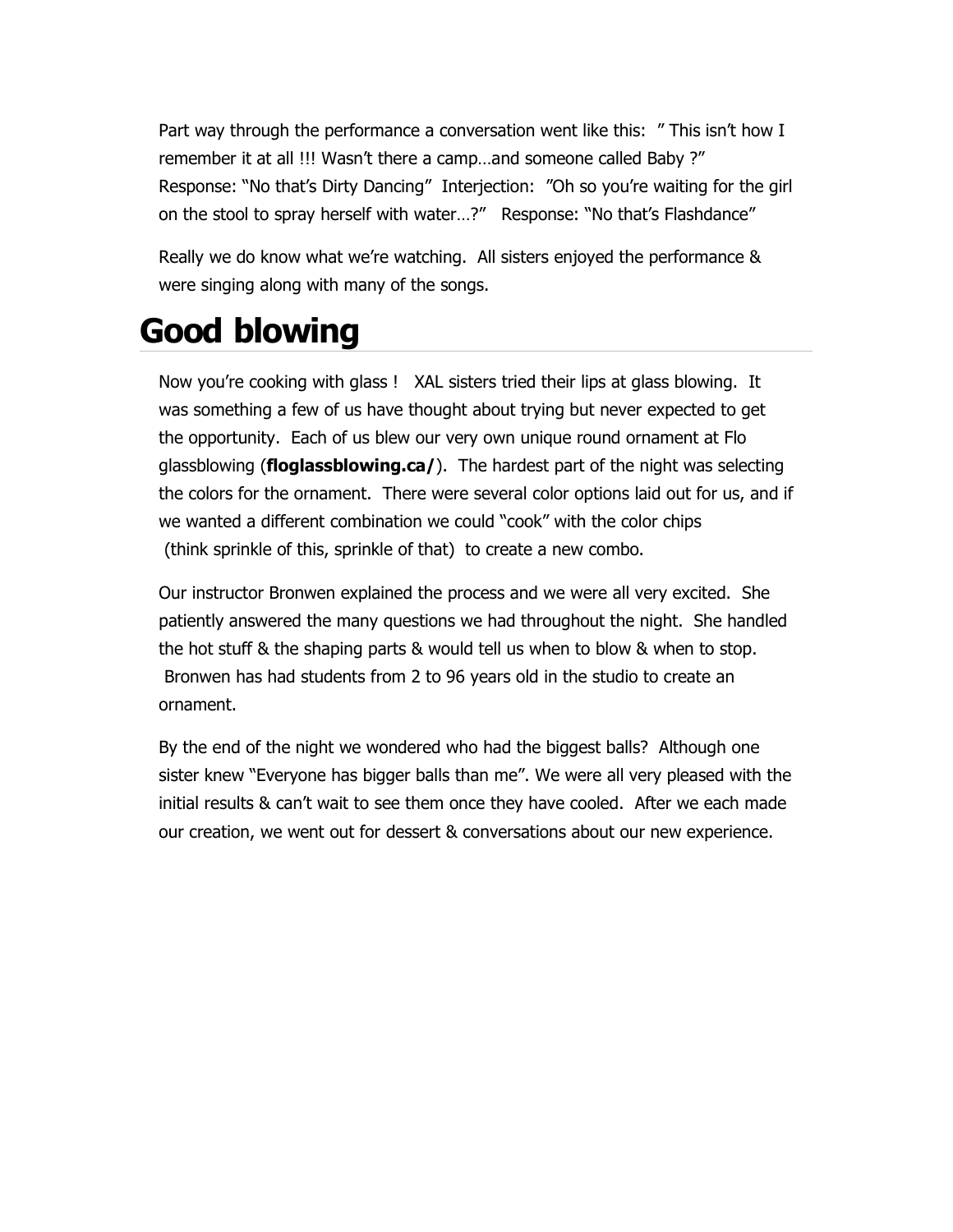





## **Red twist tie Angel wings and Steal the bird**

XALs Christmas party started with supper out at Fratelli's & then back to Michelle's for dessert.

Oh, the hummingbird just flew away, you'll have to find another one…was one attempt to prevent the bird from getting stolen. No! you walk over here & get it yourself…was the response the next time it was stolen. What happened to your bird ? It's hiding…very far away! Was the next response. The hummingbird was clearly the favorite ornament this year.

Quote of the exchange: "I stole, see I'm a thief" not something one would normally say, but in this context totally acceptable.

Then we talked about favorite personal ornaments & how we decorate the tree, and if the kids help or not. One of the oldest ornaments was an angel topper whose wings are heavy & held on with a red twist tie & supported with a strategically placed cardboard roll. This generated lots of comments. We discussed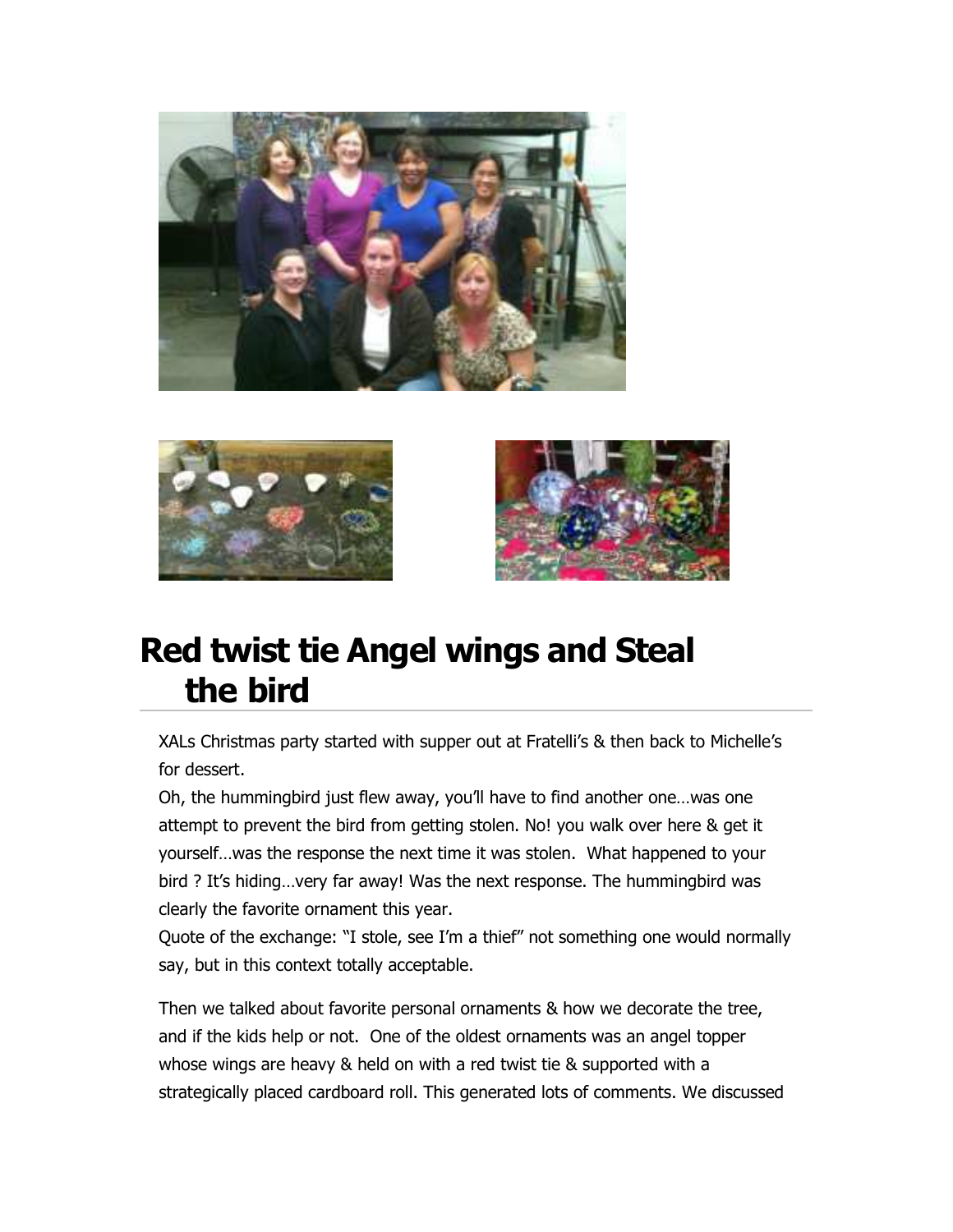other family traditions, when we could open gifts or the stockings & a shared tradition of new PJ's on Christmas eve. We asked Michelle just what her moose was doing & found ..oh it looks completely different from <that> angle. During the opening of gifts we noticed Santa's box is pretty unique and choir director Michelle lead us in saying "your welcome" since we're all secret sisters.





## **Whole Lotta Shakin Goin On & Big Red Balls**

For our first meeting after Christmas break XAL decided to shake off the winter blahs by movin & groovin to Just Dance 3 & Just Dance 4. Trying to keep up with the characters on the screen can be very tiring, and lots of fun to watch !! Battle mode was very entertaining too since some of us have a serious competitive side. Then to slow the pace down a little bit we played Wipeout and had a difficult time with the big red balls. This game was also a lot more physical than expected.

As one sister put it "You didn't tell me this is what we were doing for games night… I thought it would be board games !!!"

## **Rituals & Strippers, what a night!!**

It certainly is a ritual for some that enjoy a strip club. I'm sure it takes a ritual to prepare before going on stage if your profession involves stripping. But neither of those are what happened with us tonight.

XAL held a pledge ritual for three new sisters. Welcome new XAL members Tammy, Emem & Shannon!! Before the ritual, we talked about a pole dancing class, known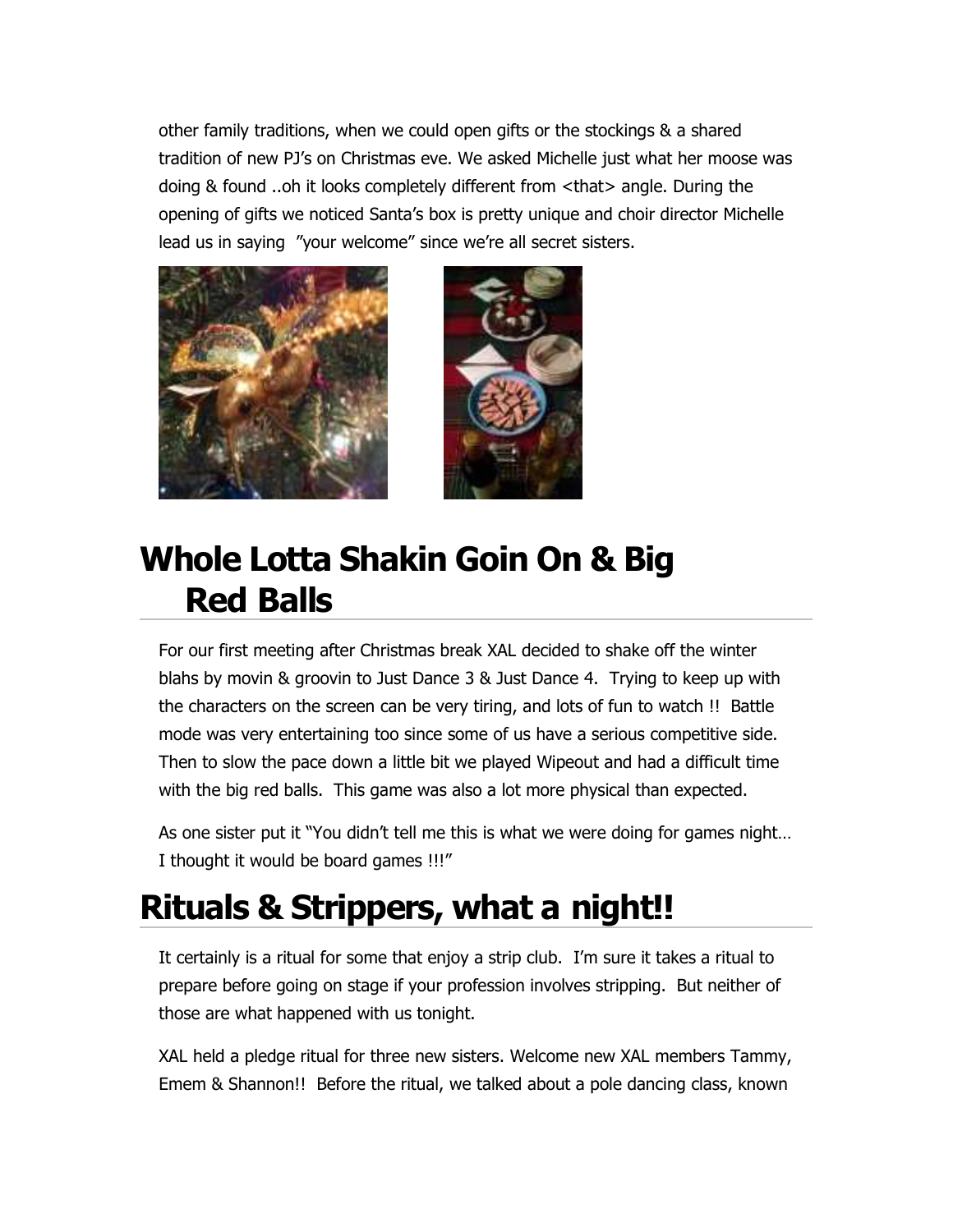to some as a stripper class. And we also talked about seeing the movie Les Mis… best summarized as "Something about the French revolution, whores & homeless people". Then to close off the night we had a rousing discussion about the education system in Ontario.

What can I say, we have interesting meetings !

## **Lessons in writing**

XAL went for a tour of Chrysalis House to hear about the good work they do & learn some scary statistics on the number of women in need of assistance.

Afterwards we went to Jack Astors for food. We talked about the waitress writing her name upside down, so, …next thing you know the majority of the table is trying this…with some very funny results. In the end we did figure out that it's not <that> hard to print your name upside down, but to write it…that's another story.

We also discussed writing numbers & that 2, 3, 5, & 7 are the most commonly written backwards by children, which led to early childhood education talks & the new play based learning. That was an interesting discussion for the moms & non moms.

The sick one at the table (Windy) showed us her full ponytail sneeze, it was impressive how much her pony tail moved when she sneezed..looked rather unpleasant.

## **LOL**

XAL hosted their 7th annual Absolute Comedy night in support of Chrysalis House. Chrysalis House provides emergency shelter and support to abused women and their children.

Upon asking 'Where are the under 30′s in the house?' the host got cheers & a boo…sadly as one ages, the boo starts to make sense. Special acknowledgement to Cathy & Nancy for getting the message out when the host asked about our fundraiser & adding to the comedy of the night.

When your parent says LOL, it might not mean what it usually does. Think back to the days of writing letters & what you sign to a loved one … with lots of love … LOL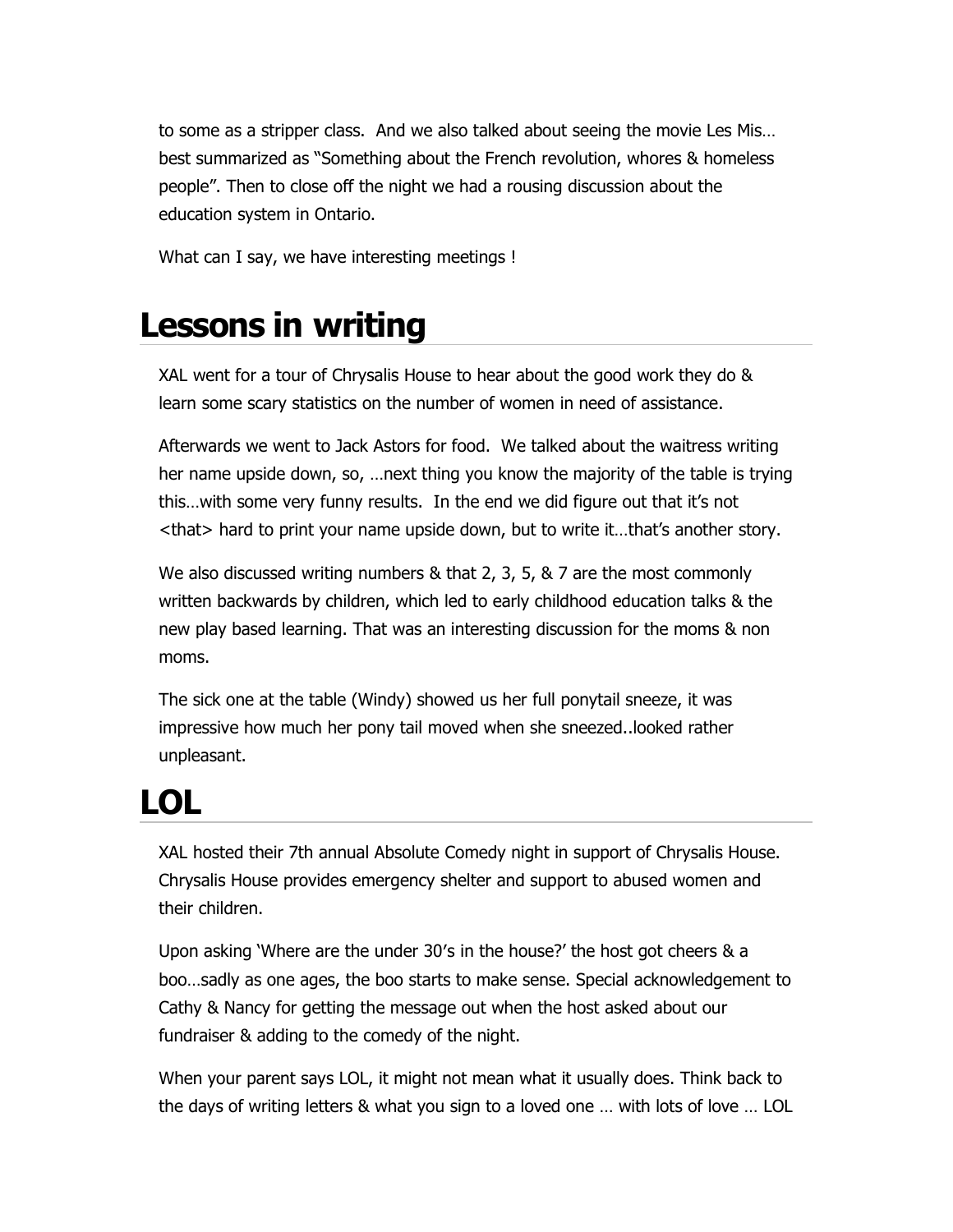right? Not quite the same when signing a sympathy card … Sorry for your loss, LOL or Sorry you're sick, LOL has a slightly different meaning than intended.

Quote of the night: Sit ups, once you lie down you're done.

#### **Shoes, shoes & more shoes**

Every May long weekend there is a Naturalizer shoe sale in Perth. It's the type of sale that you definitely come out with multiple pairs because it's way below half price. It's a sale good enough that even husbands are ok with going (and I might even say some enjoy it) since they get to have real input on selections of shoes & purses. XAL had a great turnout with Tara, Nicole, Windy, Shannon, Nancy. Paula & Michelle even brought their mom's too.

Emem went crazy trying stuff on, especially with Nancy's help in bringing different styles & widths. Tara allowed herself a pair of bonus shoes, she only planned on getting two but got one more cuz it just couldn't be passed up for that price. Shannon got 5 pairs, Nancy got 7, but Emem took the cake with getting 9 for herself & picking up 6 pairs for others…yes ladies she left with 15 pairs of shoes. AAwwwwweee yyeeeeaaahhh. The rest of us got 2-3 pairs of shoes each. Everyone had a blast & then they all went out for lunch to celebrate the new acquisitions.

Quotes from the event: Nancy: "I bought joy shoes"

Windy was ecstatic as she said: "They even have my size!!!"

## **Elaborate mud pies**

Try making pottery on a wheel. Cross another one off the bucket list.

The first thing Windy asks: "Do you play the Ghost sound track? Do you get asked that alot ?" Our instructor Jennifer patiently says no & yes. The next thing she asked " Do I have to get my hands dirty? I really hate getting my hands dirty, is that a problem?" At that point we all realize…Oh this is going to be a fun experience!!